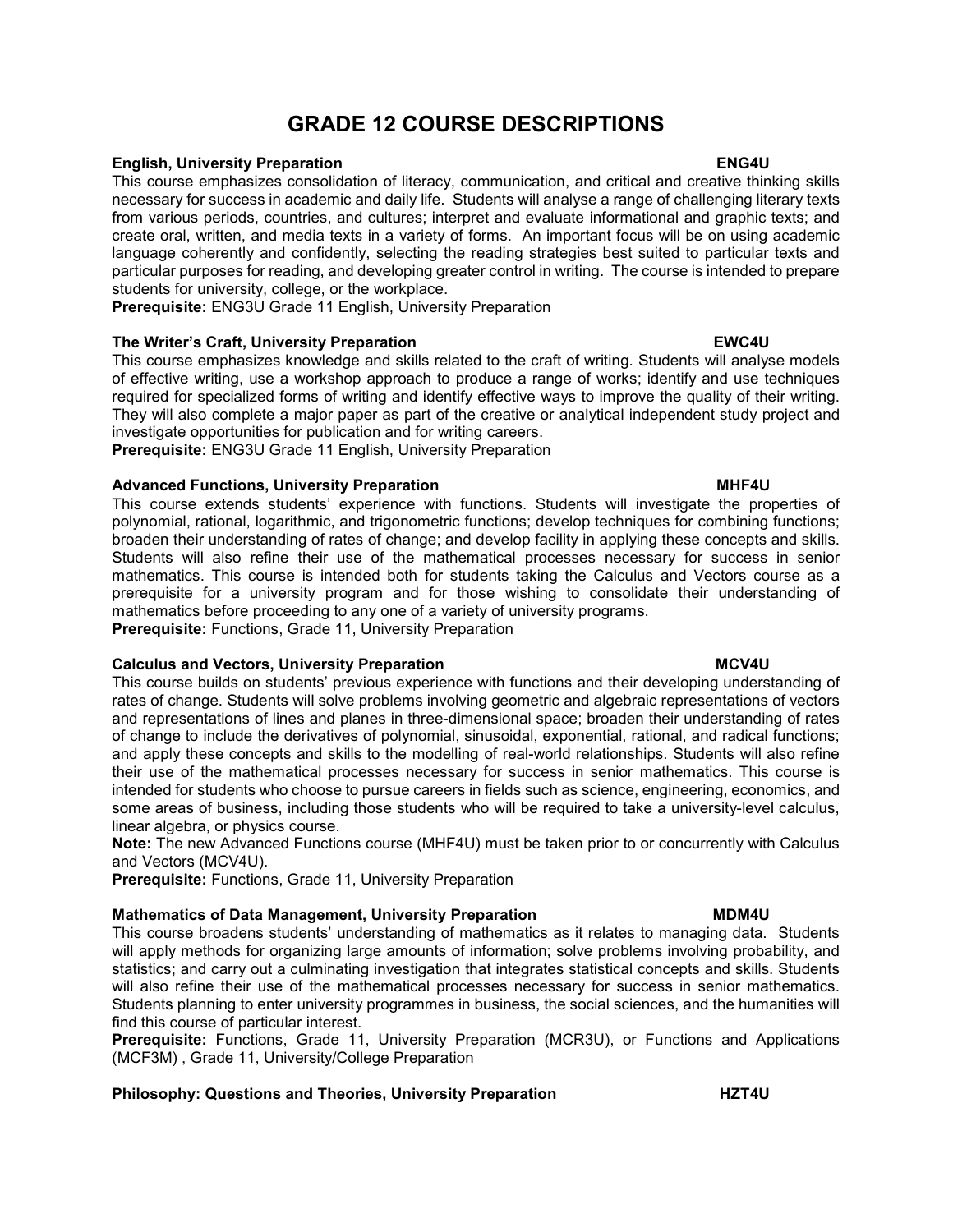This course enables students to acquire an understanding of the nature of philosophy and philosophical reasoning skills and to develop and apply their knowledge and skills while exploring specialized branches of philosophy (the course will cover at least three of the following branches: metaphysics, ethics, epistemology, philosophy of science, social and political philosophy, aesthetics).∗ Students will develop critical thinking and philosophical reasoning skills as they formulate and evaluate arguments related to a variety of philosophical questions and theories. They will also develop research and inquiry skills related to the study and practice of philosophy.

Prerequisite: Any university or university/college preparation course in social sciences and humanities, English, or Canadian and world studies

# Biology, University Preparation SBI4U SBI4U

This course provides students with the opportunity for in-depth study of the concepts and processes that occur in biological systems. Students will study theory and conduct investigations in the areas of biochemistry, metabolic processes, molecular genetics, homeostasis, and population dynamics. Emphasis will be placed on the achievement of detailed knowledge and the refinement of skills needed for further study in various branches of the life sciences and related fields. Prerequisite: Biology, Grade 11, University Preparation

**Chemistry, University Preparation SCH4U** SCH4U

This course enables students to deepen their understanding of chemistry through the study of organic chemistry, the structure and properties of matter, energy changes and rates of reaction, equilibrium in chemical systems, and electrochemistry. Students will further develop their problem-solving and investigation skills as they investigate chemical processes, and will refine their ability to communicate scientific information. Emphasis will be placed on the importance of chemistry in everyday life and on evaluating the impact of chemical technology on the environment.

Prerequisite: Chemistry, Grade 11, University Preparation

### Physics, University Preparation SPH4U

This course enables students to deepen their understanding of physics concepts and theories. Students will continue their exploration of energy transformations and the forces that affect motion, and will investigate electrical, gravitational, and magnetic fields and electromagnetic radiation. Students will also explore the wave nature of light, quantum mechanics, and special relativity. They will further develop their scientific investigation skills, learning, for example, how to analyse, qualitatively and quantitatively, data related to a variety of physics concepts and principles. Students will also consider the impact of technological applications of physics on society and the environment.

Prerequisite: Physics, Grade 11, University Preparation

# Core French, University Preparation FSF4U

This course provides extensive opportunities for students to speak and interact in French independently. Students will develop their listening, speaking, reading, and writing skills, apply language learning strategies in a wide variety of real-life situations, and develop their creative and critical thinking skills through responding to and interacting with a variety of oral and written texts. They will also enrich their understanding and appreciation of diverse French-speaking communities, and will develop skills necessary for lifelong language learning.

Prerequisite: Core French, Grade 11, University Preparation

### Religious Studies (Locally Developed Course: 0.50 credit) The MRE43

This course focuses on three areas of Christian thought. First, students will examine the methodology of Bible study. Topics of Bible interpretation include contextual analysis of text, theological analysis of text, word studies, figurative language, types of Biblical literature, and Bible study tools available. Second, students will focus on explanation of the Christian faith and apologetics. Third, students will be examine the major worldviews of the twenty-first century. Prerequisite: None

# Business Leadership: Management Fundamentals, University/College Prep BOH4M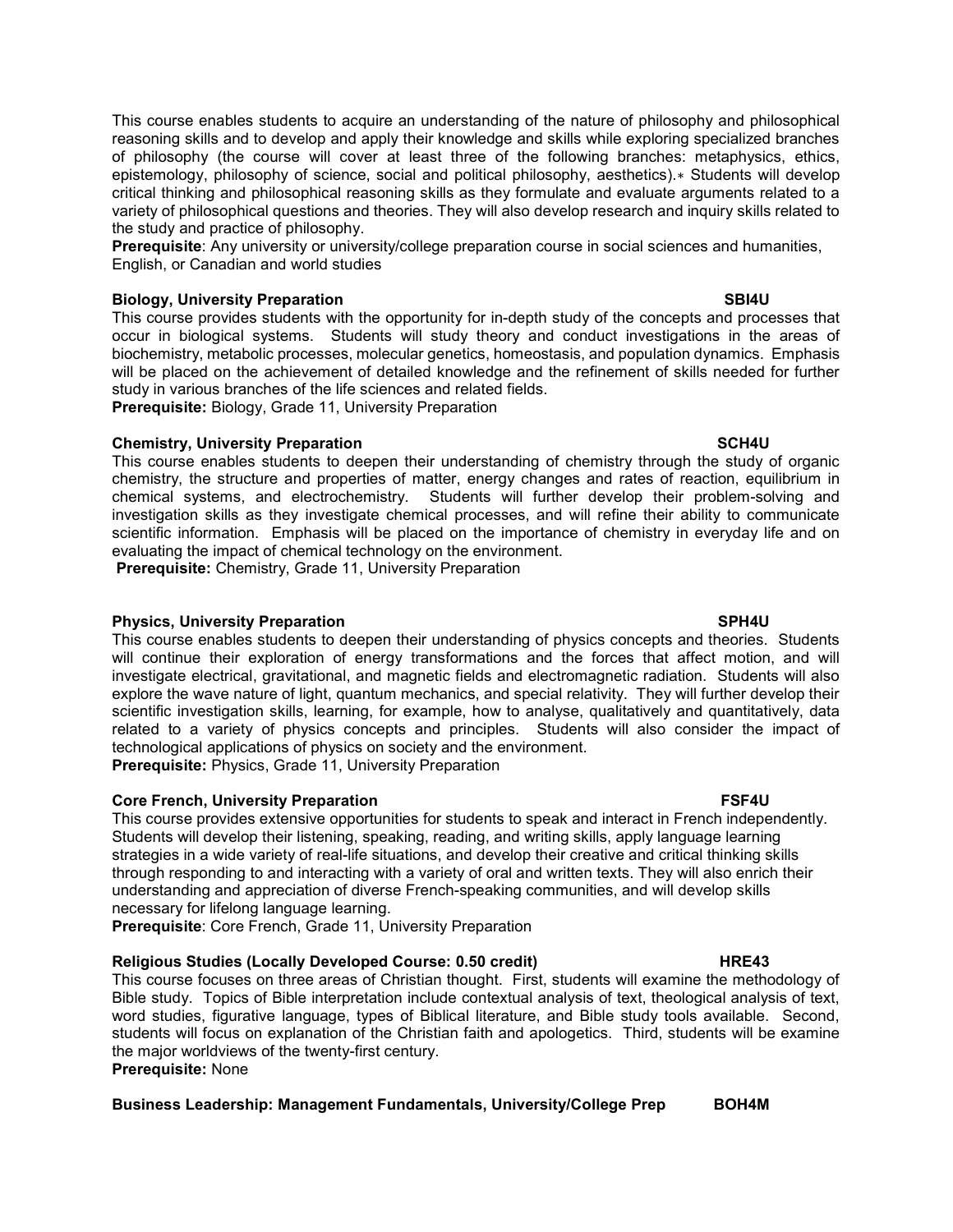This course focuses on the development of leadership skills used in managing a successful business. Students will analyse the role of a leader in business, with a focus on decision making, management of group dynamics, workplace stress and conflict, motivation of employees, and planning. Effective business communication skills, ethics, and social responsibility are also emphasized. Prerequisite: None

### Computer Science, University Preparation **ICS4U** and ICS4U

This course enables students to further develop knowledge and skills in computer science. Students will use modular design principles to create complex and fully documented programs, according to industry standards. Student teams will manage a large software development project, from planning through to project review. Students will also analyse algorithms for effectiveness. They will investigate ethical issues in computing and further explore environmental issues, emerging technologies, areas of research in computer science, and careers in the field.

Prerequisite: Introduction to Computer Science, Grade 11, University Preparation

# Visual Arts, University/College Preparation AVI4M

This course focuses on enabling students to refine their use of the creative process when creating and presenting two- and three-dimensional art works using a variety of traditional and emerging media and technologies. Students will use the critical analysis process to deconstruct art works and explore connections between art and society. The studio program enables students to explore a range of materials, processes, and techniques that can be applied in their own art production. Students will also make connections between various works of art in personal, contemporary, historical, and cultural contexts. Material fee: \$20

Prerequisite: Visual Arts, Grade 11, University/College Preparation

### Music, University/College Preparation AMU4M

This course enables students to enhance their musical literacy through the creation, appreciation, analysis, and performance of music. Students will perform traditional, commercial, and art music, and will respond with insight to live and recorded performances. Students will enhance their understanding of the function of music in society and the impact of music on themselves and various communities and cultures. Students will analyse how to apply skills developed in music to their life and careers.

Prerequisite: Music, Grade 11, University/College Preparation

### Introductory Kinesiology, University Preparation **PSE4U** PSE4U

This course focuses on the study of human movement and of systems, factors, and principles involved in human development. Students will learn about the effects of physical activity on health and performance, the evolution of physical activity and sport, and the physiological, psychological, and social factors that influence an individual's participation in physical activity and sport. The course prepares students for university programs in physical education and health, kinesiology, health sciences, health studies, recreation, and sports administration.

Prerequisite: Any Grade 11 university or university/college preparation course in science, or any Grade 11 or 12 open course in health and physical education

# Human Development throughout the Lifespan, University/College Preparation HHG4M

This course offers a multidisciplinary approach to the study of human development throughout the lifespan. Students will learn about a range of theoretical perspectives on human development. They will examine threats to healthy development as well as protective factors that promote resilience. Students will learn about physical, cognitive, and social-emotional development from the prenatal period through old age and will develop their research and inquiry skills by investigating issues related to human development. Prerequisite: Any university, university/college, or college preparation course in social sciences and humanities, English, or Canadian and World Studies.

# Classical Greek, Academic, Level 1 (Half credit) LVGBD

This (part two)course introduces students to the achievements of the classical world through the study of ancient Greek. Students will learn vocabulary and grammatical concepts essential for reading and